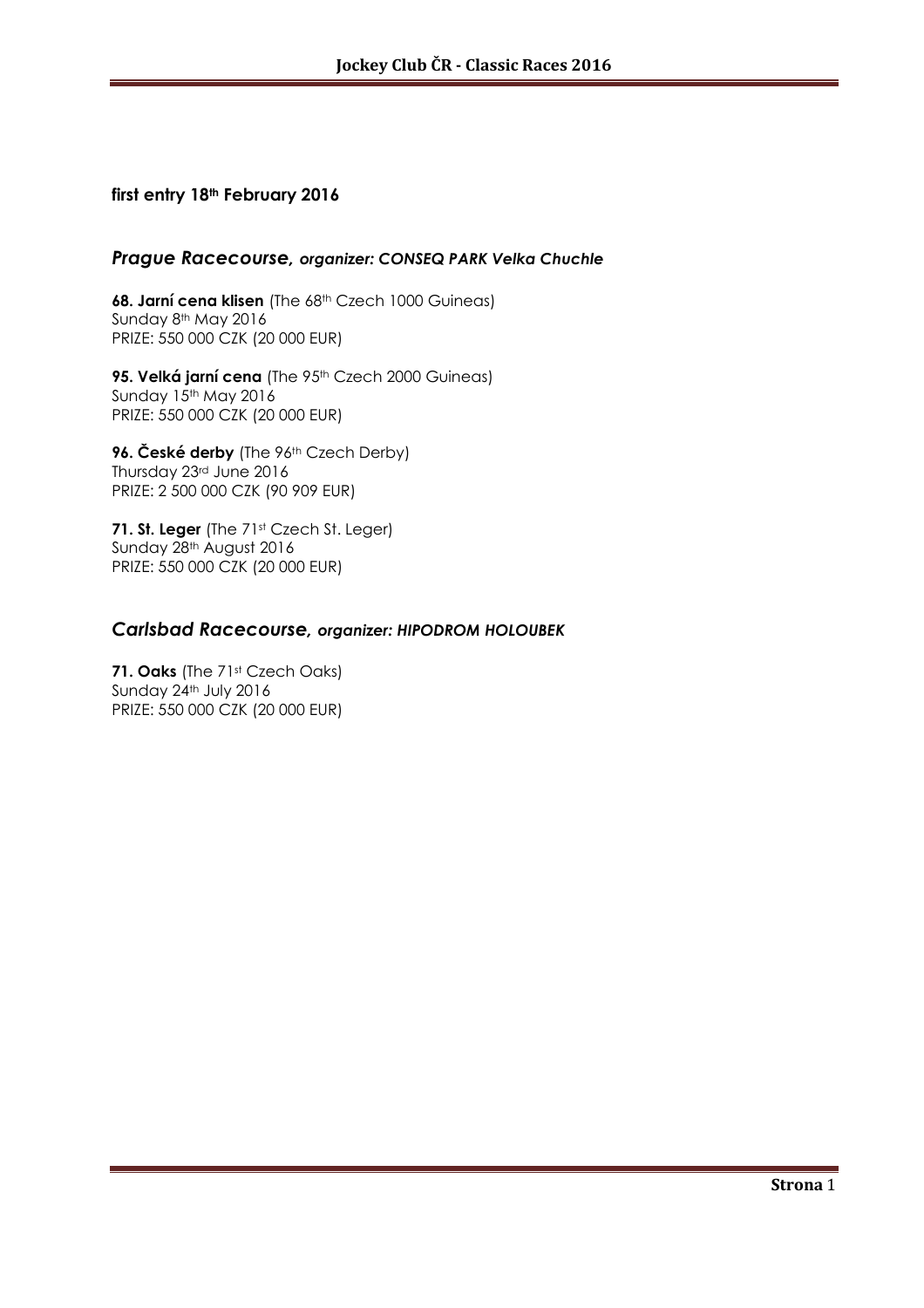#### Sunday 8th May 2016 - Prague

#### **68. Jarní cena klisen (Czech 1000 Guineas) LISTED 1600 m (ONE MILE)**

550000 CZK (220000 - 121000 - 77000 - 55000 – 38500 – 22000 - 16500) For 3yr old fillies only. Weight: 58 kg. Parade before the race.

|                                                            | $\sim$ . The state is a state of the state of the state is the state of the state of the state of the state of the state of the state of the state of the state of the state of the state of the state of the state of the stat |                  |
|------------------------------------------------------------|---------------------------------------------------------------------------------------------------------------------------------------------------------------------------------------------------------------------------------|------------------|
| stake to enter (first entry):                              | Thursday 18 February 2016 at 12 a.m.                                                                                                                                                                                            | 550 CZK + VAT    |
| extra unless forfeit declared:                             | Thursday 17 March 2016 at 12 a.m.                                                                                                                                                                                               | 1100 CZK + VAT   |
| extra unless forfeit declared:                             | Thursday 7 April 2016 at 12 a.m.                                                                                                                                                                                                | 1650 CZK + VAT   |
| extra unless forfeit declared:                             | Thursday 28 April 2016 at 12 a.m.                                                                                                                                                                                               | 2750 CZK + VAT   |
| stake to enter (second entry):                             | Thursday 17 March 2016 at 12 a.m.                                                                                                                                                                                               | 4950 CZK + $VAT$ |
| stake to enter (third entry):                              | Thursday 7 April 2016 at 12 a.m.                                                                                                                                                                                                | 13200 CZK + VAT  |
| stake to enter (fourth entry):                             | Thursday 28 April 2016 at 12 a.m.                                                                                                                                                                                               | 25850 CZK + VAT  |
| Declaration of starting filies:<br>Declaration of jockeys: | Tuesday 3 May 2016 at 10 a.m.<br>Tuesday 3 May 2016 at 3 p.m.                                                                                                                                                                   | 13200 CZK + VAT  |

Sunday 15<sup>th</sup> May 2016 - Prague

# **95. Velká jarní cena (Czech 2000 Guineas) LISTED 1600 m (ONE MILE)**

| 550000 CZK (220000 - 121000 - 77000 - 55000 - 38500 - 22000 - 16500)                           |                                                                 |                  |  |
|------------------------------------------------------------------------------------------------|-----------------------------------------------------------------|------------------|--|
| For 3yr old horses. Weight: colts and geldings 58 kg, fillies 56,5 kg. Parade before the race. |                                                                 |                  |  |
| stake to enter (first entry):                                                                  | Thursday 18 February 2016 at 12 a.m.                            | 550 CZK + VAT    |  |
| extra unless forfeit declared:                                                                 | Thursday 17 March 2016 at 12 a.m.                               | $1100$ CZK + VAT |  |
| extra unless forfeit declared:                                                                 | Thursday 7 April 2016 at 12 a.m.                                | 1650 CZK + VAT   |  |
| extra unless forfeit declared:                                                                 | Thursday 5 May 2016 at 12 a.m.                                  | 2750 CZK + VAT   |  |
| stake to enter (second entry):                                                                 | Thursday 17 March 2016 at 12 a.m.                               | 4950 $CZK + VAT$ |  |
| stake to enter (third entry):                                                                  | Thursday 7 April 2016 at 12 a.m.                                | 13200 CZK + VAT  |  |
| stake to enter (fourth entry):                                                                 | Thursday 5 May 2016 at 12 a.m.                                  | 25850 CZK + VAT  |  |
| Declaration of starting horses:<br>Declaration of jockeys:                                     | Tuesday 10 May 2016 at 10 a.m.<br>Tuesday 10 May 2016 at 3 p.m. | 13200 CZK + VAT  |  |

#### Thursday 23rd June 2016 - Prague

#### **96. České derby (Czech Derby) GRADED-3 2400 m (ONE AND HALF MILE)**

2500000 CZK (1000000 - 550000 - 350000 - 250000 – 175000 – 100000 - 75000) For 3yr old horses. Weight: colts and geldings 58 kg, fillies 56,5 kg. Parade before the race.<br>stake to enter (first entry): Thursday 18 February 2016 at 12 a.m. 1000 CZK + VAT Thursday 18 February 2016 at 12 a.m.  $1000$  CZK + VAT *extra unless forfeit declared:* Thursday 7 April 2016 at 12 a.m. 4000 CZK + VAT *extra unless forfeit declared*: Thursday 19 May 2016 at 12 a.m. 7500 CZK + VAT *extra unless forfeit declared:* Monday 13 June 2016 at 12 a.m. 12500 CZK + VAT stake to enter (second entry): Thursday 7 April 2016 at 12 a.m. 11000 CZK + VAT stake to enter (third entry): Thursday 19 May 2016 at 12 a.m. 42500 CZK + VAT stake to enter (fourth entry): Monday 13 June 2016 at 12 a.m. 100000 CZK + VAT Declaration of starting horses: Friday 17 June 2016 at 10 a.m. 55000 CZK + VAT Declaration of jockeys: Friday 17 June 2016 at 3 p.m.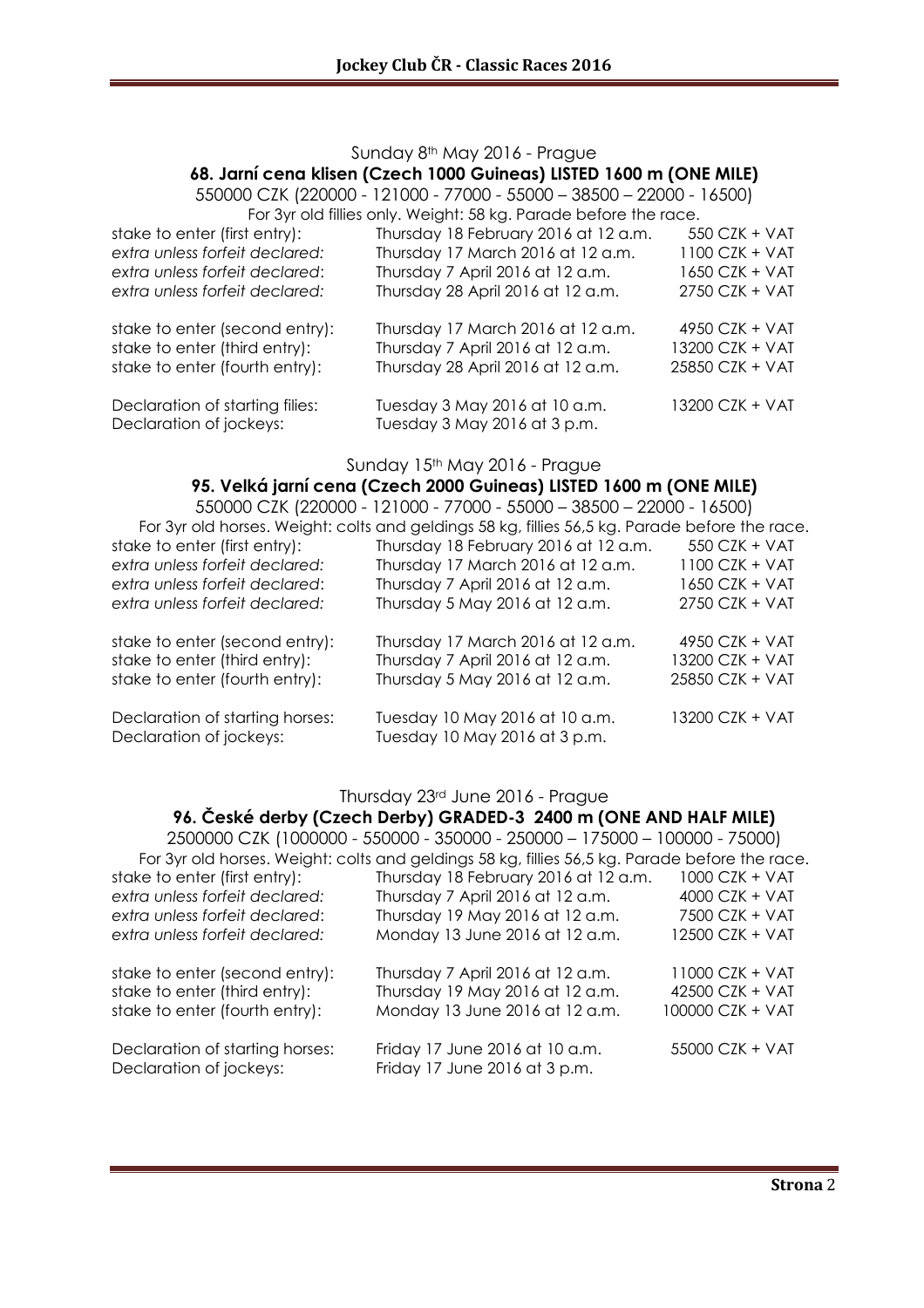## Sunday 24th July 2016 - Carlsbad **71. Oaks (Czech Oaks) LISTED 2400 m (ONE AND HALF MILE)**

550000 CZK (220000 - 121000 - 77000 - 55000 – 38500 – 22000 - 16500) For 3yr old fillies only. Weight: 58 kg. Parade before the race.

| stake to enter (first entry):   | Thursday 18 February 2016 at 12 a.m. | 550 CZK + VAT    |
|---------------------------------|--------------------------------------|------------------|
| extra unless forfeit declared:  | Thursday 19 May 2016 at 12 a.m.      | 1100 CZK + VAT   |
| extra unless forfeit declared:  | Thursday 30 June 2016 at 12 a.m.     | 1650 CZK + VAT   |
| extra unless forfeit declared:  | Thursday 14 July 2016 at 12 a.m.     | 2750 CZK + VAT   |
| stake to enter (second entry):  | Thursday 19 May 2016 at 12 a.m.      | $4950$ CZK + VAT |
| stake to enter (third entry):   | Thursday 30 June 2016 at 12 a.m.     | 13200 CZK + VAT  |
| stake to enter (fourth entry):  | Thursday 14 July 2016 at 12 a.m.     | 25850 CZK + VAT  |
| Declaration of starting filies: | Tuesday 19 July 2016 at 10 a.m.      | 13200 CZK + VAT  |
| Declaration of jockeys:         | Tuesday 19 July 2016 at 3 p.m.       |                  |

Sunday 28th August 2016 - Prague

#### **71. St Leger (Czech St Leger) LISTED 2800 m (ONE MILE AND SIX FURLONGS)**

| 550000 CZK (220000 - 121000 - 77000 - 55000 - 38500 - 22000 - 16500)                           |                                                                       |                  |  |
|------------------------------------------------------------------------------------------------|-----------------------------------------------------------------------|------------------|--|
| For 3yr old horses. Weight: colts and geldings 58 kg, fillies 56,5 kg. Parade before the race. |                                                                       |                  |  |
| stake to enter (first entry):                                                                  | Thursday 18 February 2016 at 12 a.m.                                  | 550 CZK + VAT    |  |
| extra unless forfeit declared:                                                                 | Thursday 19 May 2016 at 12 a.m.                                       | 1100 CZK + VAT   |  |
| extra unless forfeit declared:                                                                 | Thursday 30 June 2016 at 12 a.m.                                      | $1650$ CZK + VAT |  |
| extra unless forfeit declared:                                                                 | Thursday 18 August 2016 at 12 a.m.                                    | 2750 CZK + VAT   |  |
| stake to enter (second entry):                                                                 | Thursday 19 May 2016 at 12 a.m.                                       | 4950 CZK + VAT   |  |
| stake to enter (third entry):                                                                  | Thursday 30 June 2016 at 12 a.m.                                      | 13200 CZK + VAT  |  |
| stake to enter (fourth entry):                                                                 | Thursday 18 August 2016 at 12 a.m.                                    | 25850 CZK + VAT  |  |
| Declaration of starting horses:<br>Declaration of jockeys:                                     | Tuesday 23 August 2016 at 10 a.m.<br>Tuesday 23 August 2016 at 3 p.m. | 13200 CZK + VAT  |  |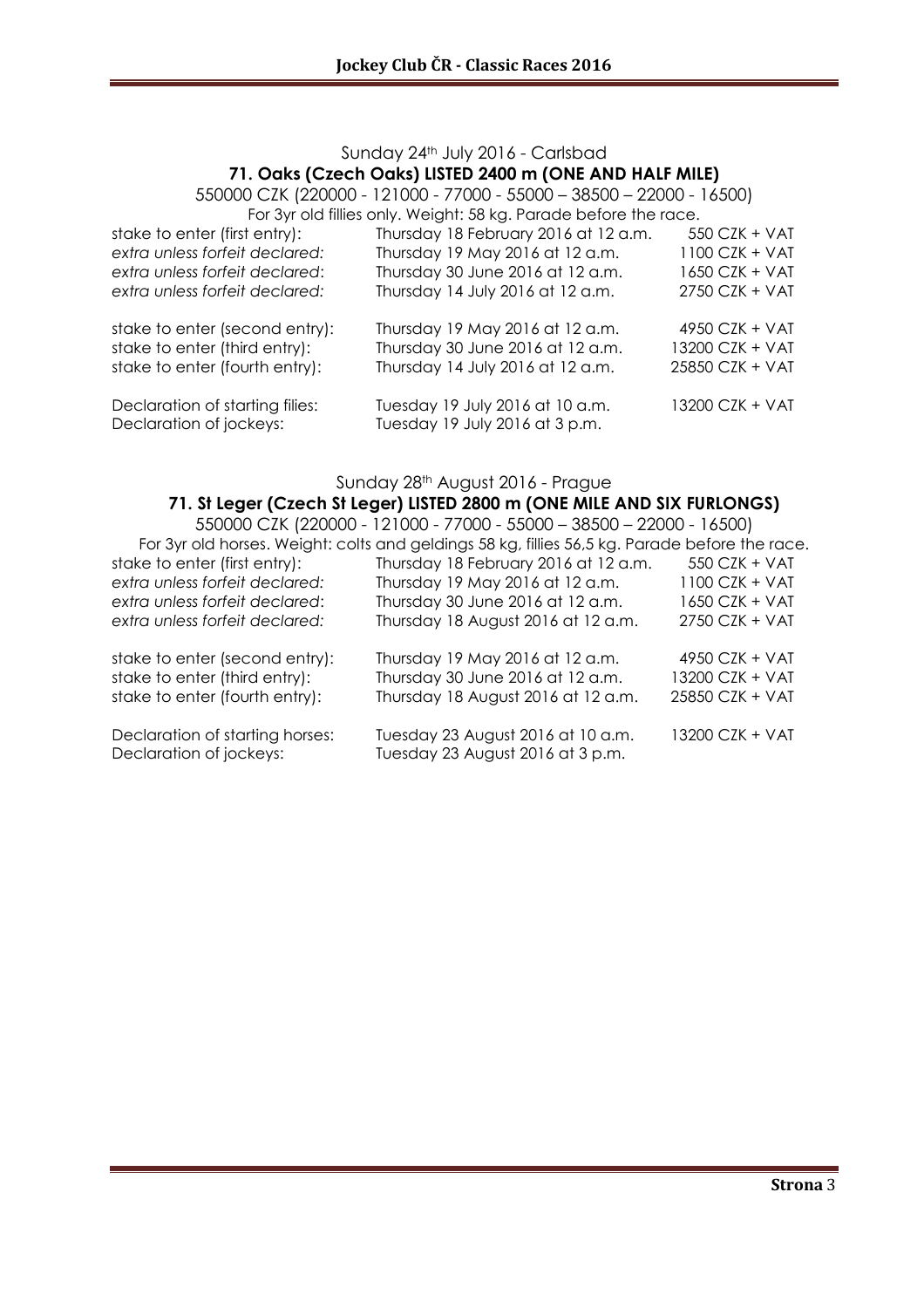# **Basic information for participants**

We would like to bring to your attention some of our rules and regulations, which hopefully will make competing in the Czech Republic as easy as possible.

## **1. Entries, Forfeits and Declarations**

All entries, forfeits and declarations should be made through the Czech Jockey Club if not making them through The International Racing Bureau. Contact details are listed underneath.

Jockey Club Ceske Republiky Radotinska 69 159 00 PRAGUE 5 Czech Republic

| Fax number:    | +420 257 310 088   |
|----------------|--------------------|
| Telephone:     | +420 257 941 177   |
| Email address: | dostihy@dostihy.cz |
| www:           | www.dostihyjc.cz   |

Every entry must be accompanied with the following information:

a) Number/name of the race, name of the horse, country code, age, sex, colour, sire, dam, damsire, owner, trainer and breeder.

b) An official past performance of the horse from the racing authority in the country in which the horse is currently registered.

c) The name and address of the bank, with the bank account number including SWIFT and IBAN of the owner. However, if monetary transactions are being dealt through abroad authority, their name can be placed instead of the bank account number on the form.

The necessary form can be obtained from www.dostihyjc.cz/download/application.pdf or from The International Racing Bureau.

Please make sure that all forfeits and declarations are completed on time. If you wish to take your horse out of the race you must do so in writing by email, fax or post. Failure to take your horse out of the race at one of the forfeit stages will mean that the horse will remain in the race and you will be charged according to the conditions of the race.

When declaring the horse to run an updated past performance must be forwarded to the Czech Jockey Club along with the following details of the jockey and trainer; Full Name, address, and full bank details including SWIFT and IBAN CODE (unless dealing through abroad authority).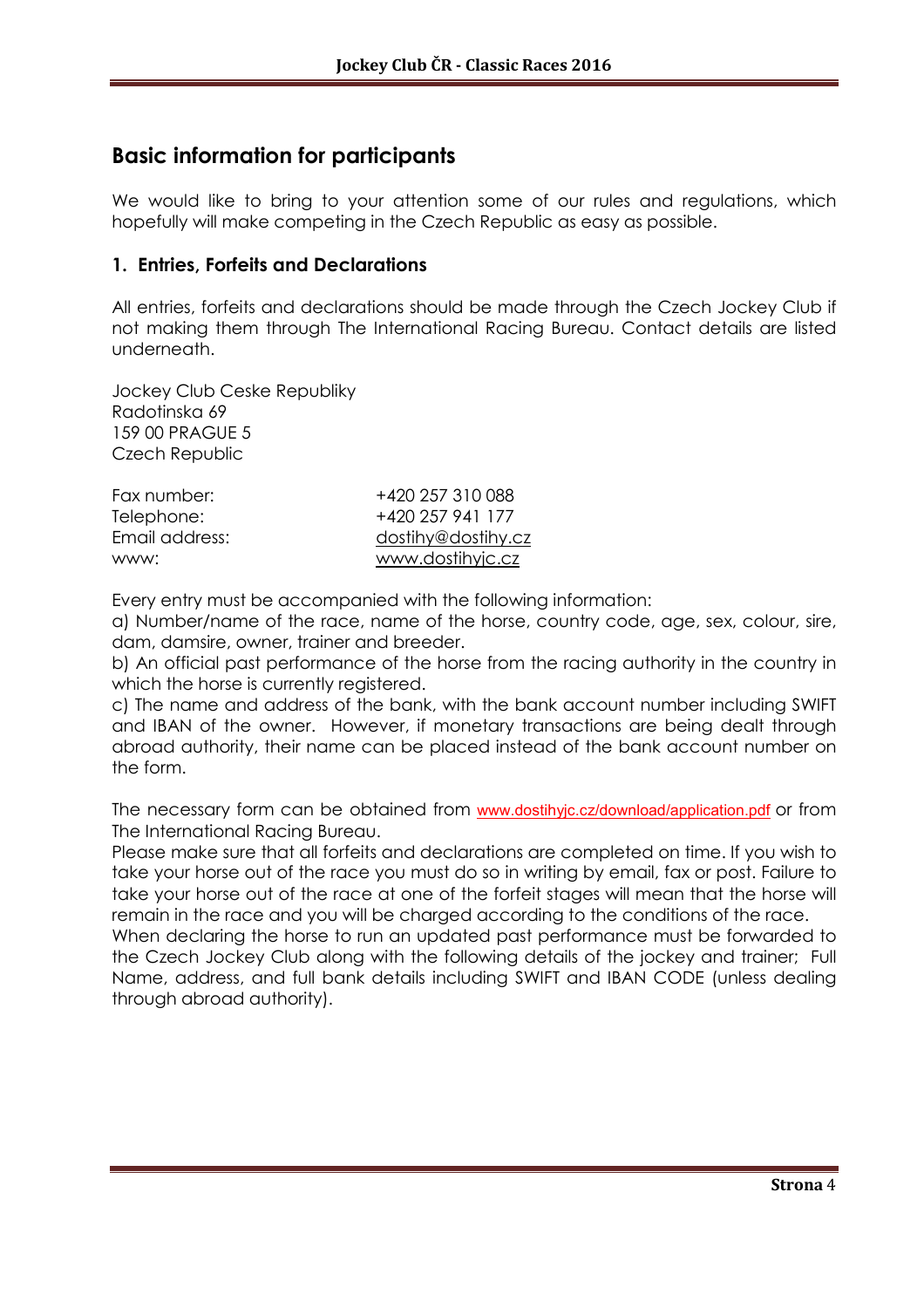# **2. Payments/Accounts**

Every owner, trainer and jockey who has a runner in the Czech Republic is obliged to register at the account centre of the Czech Jockey Club. The accounts centre handles all monetary transactions (entries/forfeits/declarations and prize money). Registration is done automatically from the information provided and the fee of 714 CZK (aprx. 29 EUR) is charged for all foreign owners. The registration of trainers and jockeys will be done once it is known that they will be competing in the Czech Republic.

Every owner will receive an invoice from the account centre for all the fees incurred. This invoice must be paid by race day otherwise horses may be stopped from running. However, if dealing through abroad authority instruction should be given to them to forward to the Czech Jockey Club all monies owing. If dealing direct with the Czech Jockey Club money should be sent to the following address:

| Unicredit Bank Czech Republic                      |
|----------------------------------------------------|
| Jockey Club České republiky                        |
| Radotínská 69, 159 00 PRAHA 5                      |
| 2109567173/2700                                    |
| <b>BACX CZ PP</b>                                  |
| CZ90 2700 0000 0021 0956 7173                      |
| your registration number (please see your invoice) |
|                                                    |

# **3. Division of Prize Money and Riding Fees**

The riding fee for a jockey in the Czech Republic is 1000 CZK (40 EUR). This will be debited from the owner's account and will be credited to the jockey's account. Any prize money won will have deductions taken from it as follows: 5% for the jockey 5% for the trainer 5% for the Czech Jockey Club

In the event prize money being won confirmation by the tax authority of tax domicile or document of entrepreneurship must be shown in writing for the owner, trainer and jockey in order to avoid a withholding tax.

The deadline for this documentation is 21 days from the day of the race and it is very important that it is completed as it is a requirement of Czech tax law.

# **4. Veterinary Documents**

All horses arriving in the Czech Republic must conform to the rules and regulations set down by the EU. The race committee must have the passport of each horse participating at least 1½ hours before the first race (In the weighing room).

During race day random dope testing will take place. The trainer or authorised person must be present in the doping box (immediately after the race) if the horse is selected for testing.